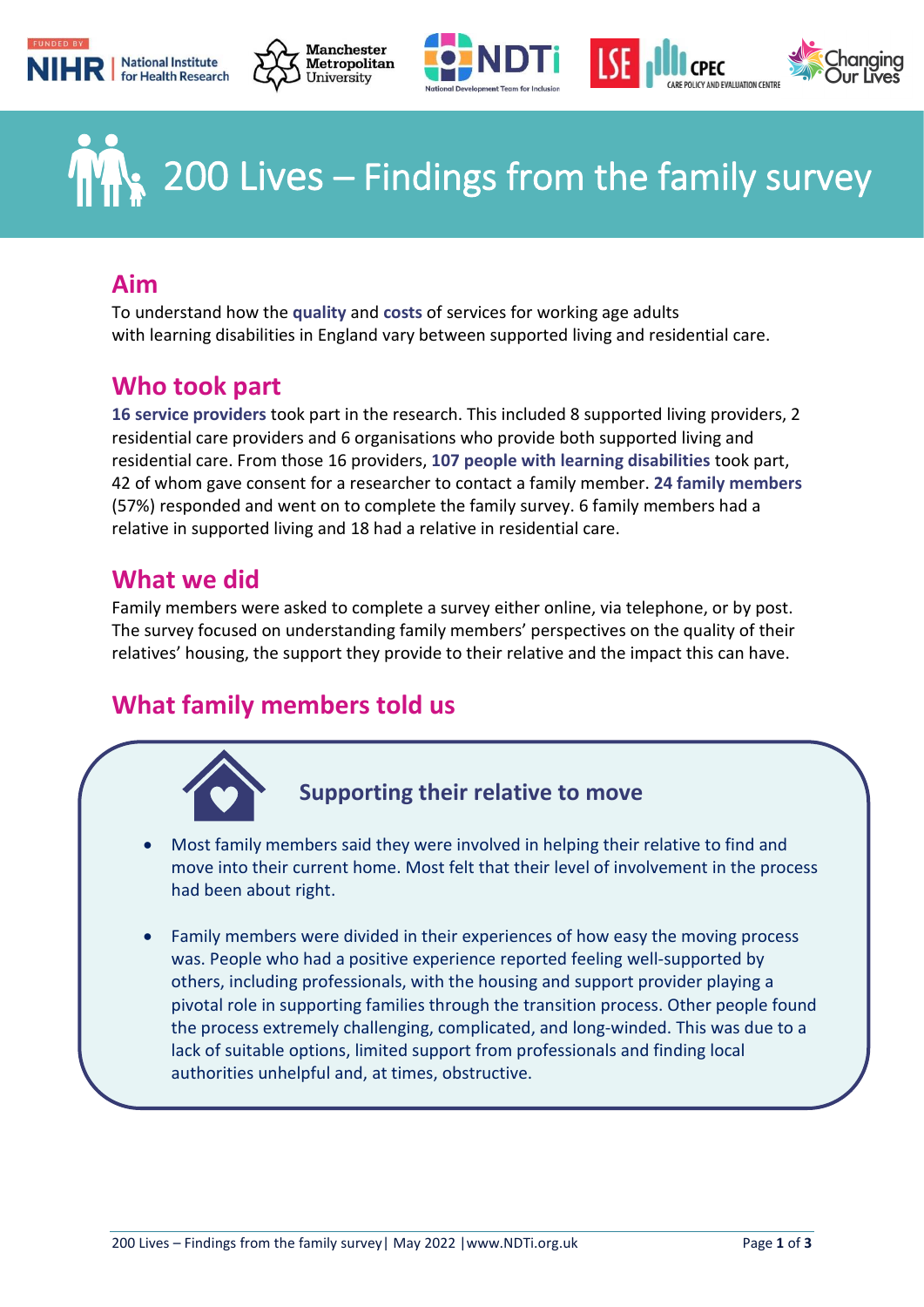#### **Views on their relative's housing and support**

• Most family members who responded to the survey felt that their relative's current home was better than their previous home. There was no statistically significant difference in overall satisfaction between supported living and residential care. However, people whose relative lived in supported living were significantly more satisfied with how near their relative lives to them, compared to people whose relative lived in residential care.

#### **What was important to families?**

• Families valued properties that were a good size, well-kept and homely, in safe locations with easy access to local facilities. It was important to many that their relative stayed living locally to them. Relationships with housemates and staff were also important, as well as opportunities that the housing set-up provided their relative to live the life they wanted.

#### **What could be improved?**

• Communication and constancy of staff was thought to be something that could be improved, for example by the manager being more accessible, staff turnover reducing, and families being kept updated about changes in the staff team. There were also physical improvements to their relative's property that families wished were made that would have an impact on their relative's wellbeing. These included improving accessibility and improvements to the general upkeep of the home with repairs being fixed in a timely manner.



## **Ongoing family involvement**

- 29% of people whose relative lived in supported living felt that their relative's support arrangements worked well without their input. However, 100% of people whose relative lived in residential care and 52% of people whose relative lived in supported living felt that they kept an eye on their relative's support arrangements, but generally things worked well without their input. A small proportion of people whose relative lived in supported living felt that they needed to coordinate their relative's support arrangements in order for them to work, or that their relative's support arrangements would fall apart without their input.
- In arrangements that worked well, family members described feeling as though they were part of a team supporting their relative. Whilst the extent of their input was different for each family, this generally meant remaining involved in decisions whilst having confidence in the support provider to handle everyday issues.